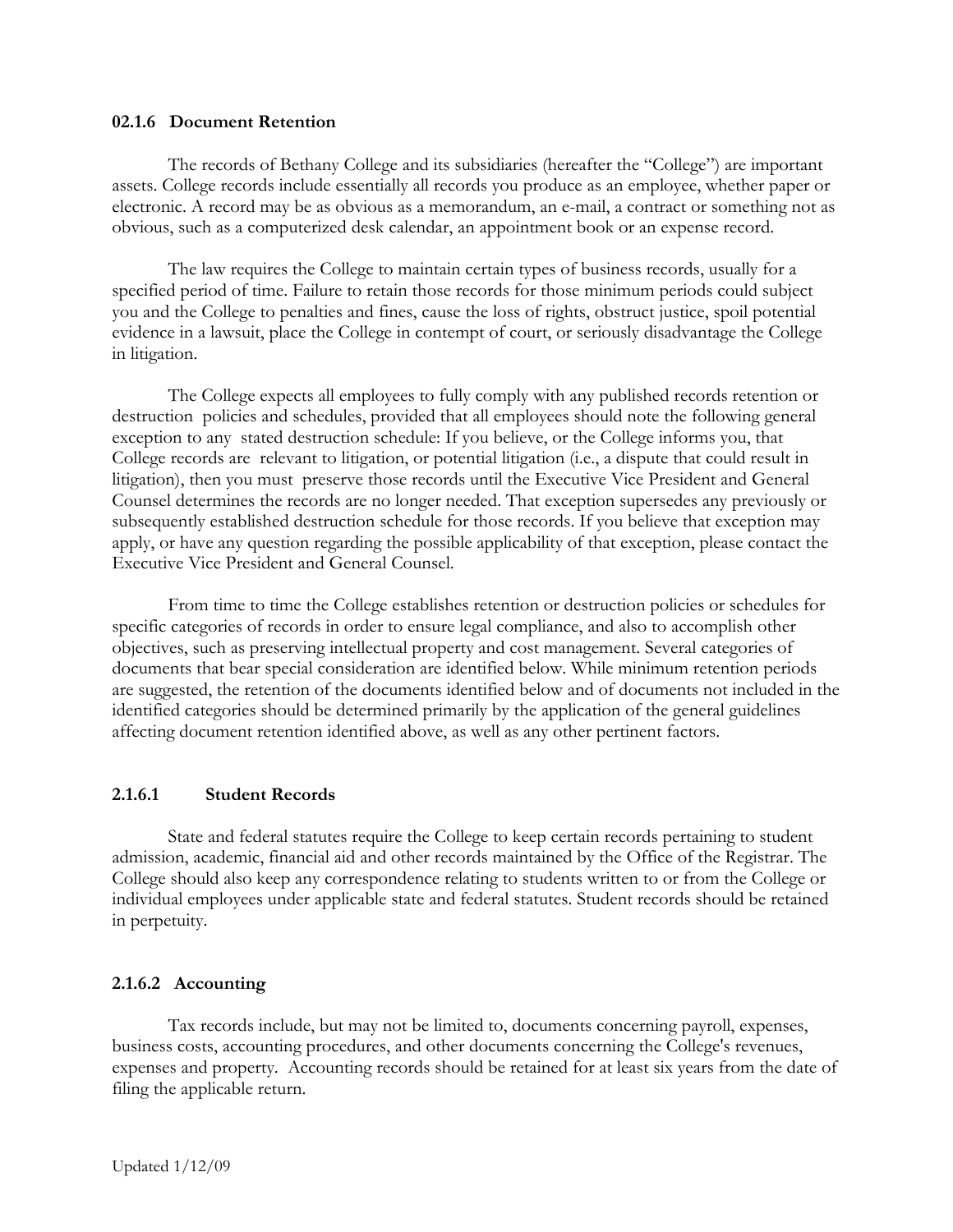# **2.1.6.3 Employment Records/Personnel Records**

State and federal statutes require the College to keep certain recruitment, employment and personnel information. The College should also keep personnel files that reflect performance reviews and any complaints brought against the College or individual employees under applicable state and federal statutes. The College should also keep all final memoranda and correspondence reflecting performance reviews and actions taken by or against personnel in the employee's personnel file. Employment and personnel records should be retained for six years after the employee terminates from the College.

## **2.1.6.4 Board and Board Committee Materials**

Meeting minutes should be retained in perpetuity in the College's minute book. A clean copy of all Board and Board Committee materials should be kept for no less than three years by the College.

## **2.1.6.5 Press Releases/Public Filings**

The College should retain permanent copies of all press releases and publicly filed documents under the theory that the College should have its own copy to test the accuracy of any document a person or governmental agency can theoretically produce against that College.

#### **2.1.6.6 Legal Files**

The Executive Vice President and General Counsel should be consulted to determine the retention period of particular documents, but legal documents should generally be maintained for a period of ten years.

## **2.1.6.7 Recruiting and Promotional**

The College should keep final copies of recruiting and promotional documents for the same period of time it keeps other business files, generally three years.

As to the contracts, leases, licenses and other legal documents, these documents should be kept for at least six years beyond the life of the agreement (see 2.1.6.9 below).

## **2.1.6.8 Development/Intellectual Property and Trade Secrets**

Development documents are often subject to intellectual property protection in their final form (e.g., patents and copyrights). The documents detailing the development process are often also of value to the College and are protected as a trade secret where the College:

1. Derives independent economic value from the secrecy of the information; and